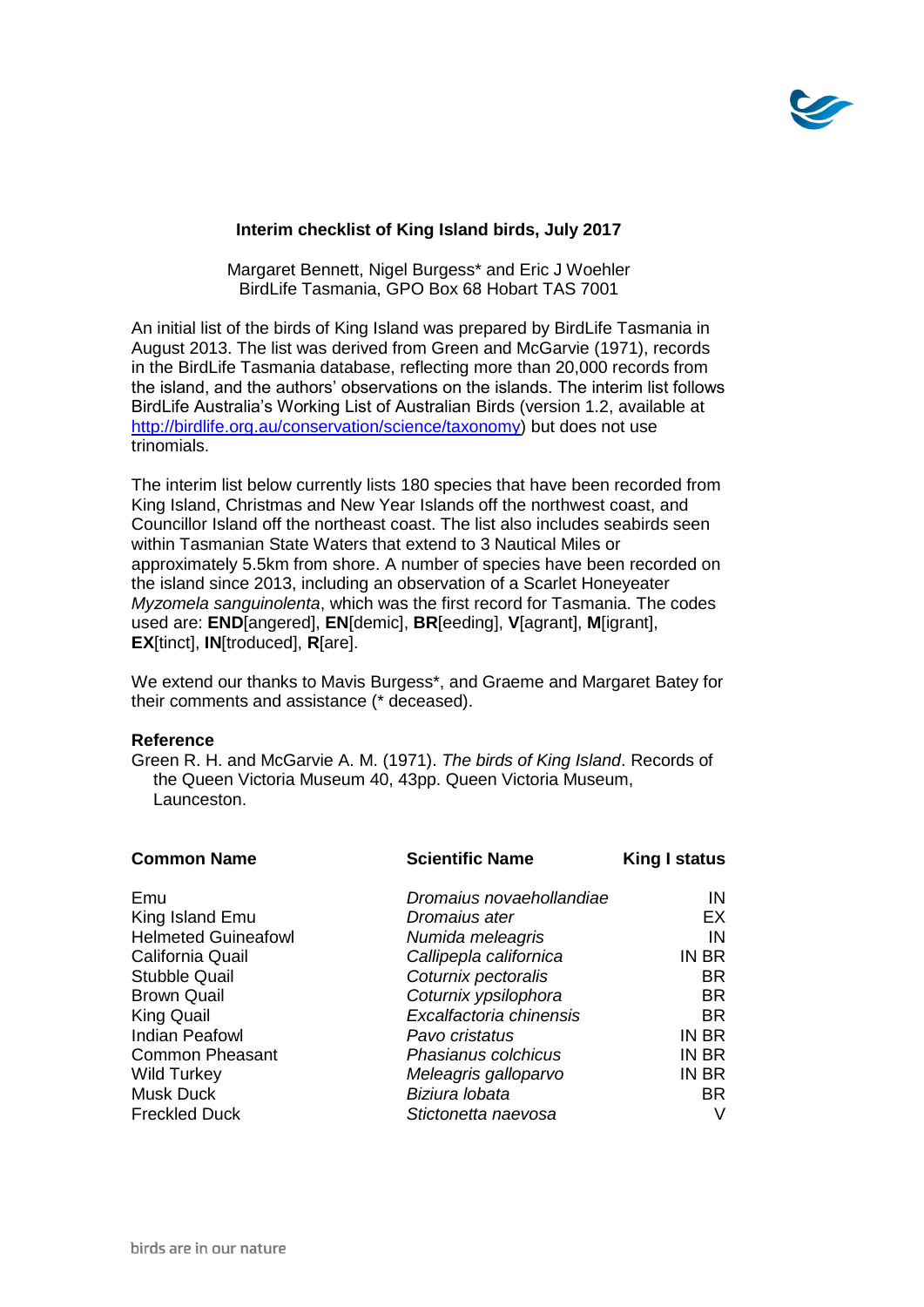

| Cape Barren Goose                                     |                                               | IN BR     |
|-------------------------------------------------------|-----------------------------------------------|-----------|
| <b>Black Swan</b>                                     | Cereopsis novaehollandiae<br>Cygnus atratus   | BR.       |
| <b>Australian Shelduck</b>                            | Tadorna tadornoides                           | <b>BR</b> |
| <b>Australian Wood Duck</b>                           | Chenonetta jubata                             | <b>BR</b> |
| <b>Pink-eared Duck</b>                                | Malacorhynchus membranaceus                   | <b>BR</b> |
| Greylag Goose                                         | Anser anser                                   | IN BR     |
| <b>Australasian Shoveler</b>                          | Anas rhynchotis                               | <b>BR</b> |
| <b>Grey Teal</b>                                      | Anas gracilis                                 | <b>BR</b> |
| <b>Chestnut Teal</b>                                  | Anas castanea                                 | <b>BR</b> |
| Northern Mallard                                      | Anas platyrhynchos                            | IN BR     |
| <b>Pacific Black Duck</b>                             | Anas superciliosa                             | <b>BR</b> |
| Hardhead                                              | Aythya australis                              | <b>BR</b> |
| <b>Blue-billed Duck</b>                               | Oxyura australis                              | <b>BR</b> |
| <b>Australasian Grebe</b>                             | Tachybaptus novaehollandiae                   | BR.       |
| <b>Hoary-headed Grebe</b>                             | Poliocephalus poliocephalus                   | BR.       |
| <b>Great Crested Grebe</b>                            | Podiceps cristatus                            | <b>BR</b> |
| <b>Rock Dove</b>                                      | Columba livia                                 | IN BR     |
| <b>Spotted Dove</b>                                   | Streptopelia chinensis                        | IN BR     |
| <b>Common Bronzewing</b>                              | Phaps chalcoptera                             | <b>BR</b> |
| <b>Brush Bronzewing</b>                               | Phaps elegans                                 | <b>BR</b> |
| White-throated Needletail                             | Hirundapus caudacutus                         | M         |
| <b>Fork-tailed Swift</b>                              | Apus pacificus                                | V         |
| <b>White-faced Storm-Petrel</b>                       | Pelagodroma marina                            | $\vee$    |
| <b>Shy Albatross</b>                                  | Thalassarche cauta                            | V         |
| <b>Fairy Prion</b>                                    | Pachyptila turtur                             | <b>BR</b> |
| <b>Short-tailed Shearwater</b>                        | Ardenna tenuirostris                          | M BR      |
| King Penguin                                          | Aptenodytes patagonicus                       | V         |
| Little Penguin                                        | Eudyptula minor                               | <b>BR</b> |
| <b>Australasian Gannet</b>                            | Morus serrator                                | V         |
| <b>Little Pied Cormorant</b>                          | Microcarbo melanoleucos                       | <b>BR</b> |
| <b>Great Cormorant</b>                                | Phalacrocorax carbo                           | BR.       |
| <b>Little Black Cormorant</b>                         | Phalacrocorax sulcirostris                    | V         |
| <b>Black-faced Cormorant</b>                          | Phalacrocorax fuscescens                      | BR.       |
| <b>Australian Pelican</b>                             | Pelecanus conspicillatus                      | V         |
| <b>Australasian Bittern</b>                           | Botaurus poiciloptilus                        | <b>BR</b> |
| White-necked Heron                                    | Ardea pacifica                                | V         |
| <b>Eastern Great Egret</b>                            | Ardea modesta                                 | M         |
| Intermediate Egret                                    | Ardea intermedia                              | V         |
| <b>Cattle Egret</b>                                   | Ardea ibis                                    | M         |
| <b>White-faced Heron</b>                              | Egretta novaehollandiae                       | BR.       |
| Nankeen Night-Heron                                   | Nycticorax caledonicus                        | BR.       |
| <b>Australian White Ibis</b>                          | Threskiornis molucca                          | V         |
| Straw-necked Ibis                                     | Threskiornis spinicollis                      | V         |
| Royal Spoonbill                                       | Platalea regia                                | V         |
| <b>Yellow-billed Spoonbill</b>                        | Platalea flavipes<br><b>Pandion cristatus</b> | V<br>R    |
| <b>Eastern Osprey</b><br><b>Black-shouldered Kite</b> | Elanus axillaris                              | V         |
|                                                       |                                               |           |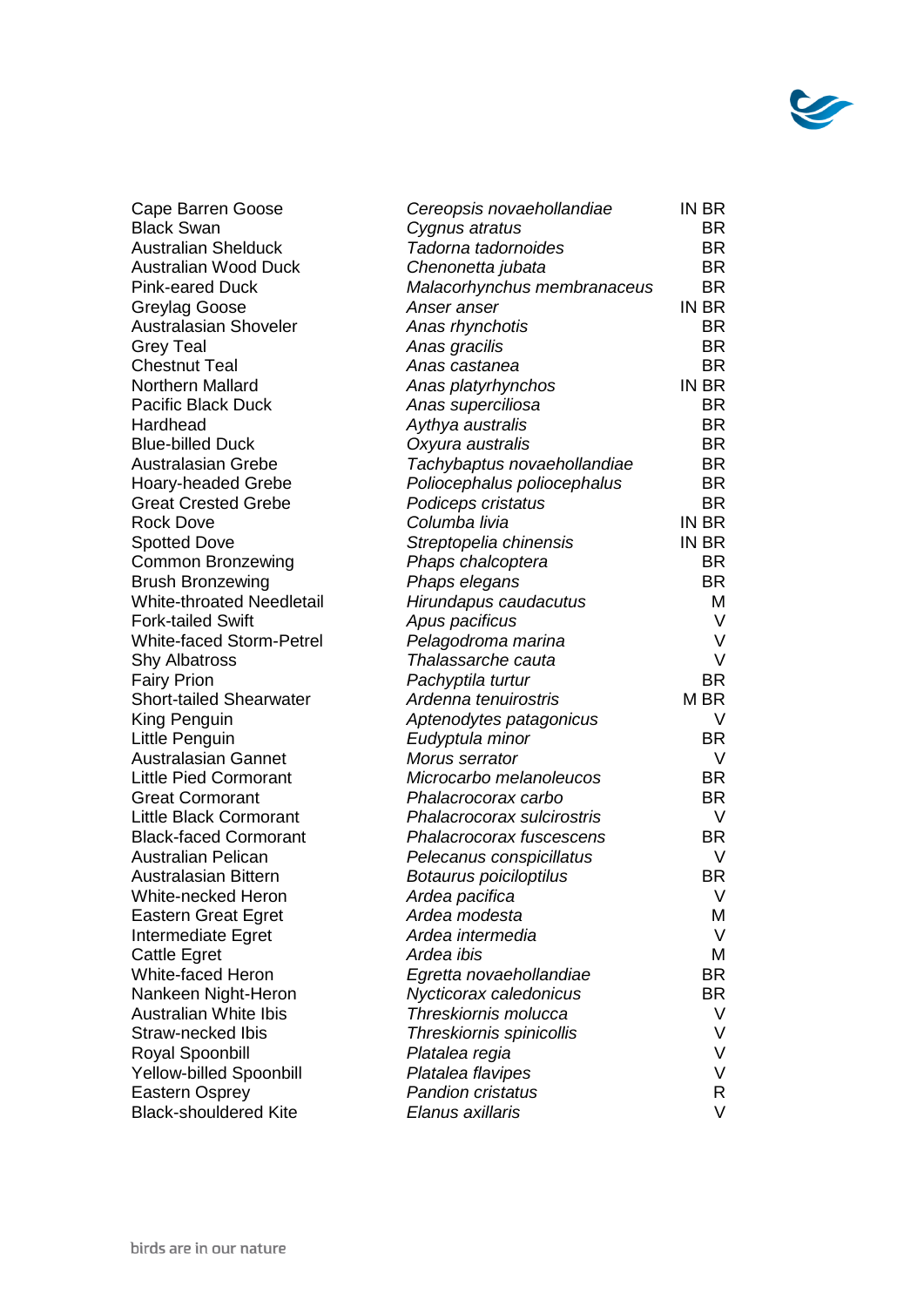

| <b>White-bellied Sea-Eagle</b>  | Haliaeetus leucogaster      | <b>BR</b> |
|---------------------------------|-----------------------------|-----------|
| <b>Whistling Kite</b>           | Haliastur sphenurus         | V         |
| <b>Brown Goshawk</b>            | <b>Accipiter fasciatus</b>  | V         |
| <b>Collared Sparrowhawk</b>     | Accipiter cirrocephalus     | V         |
| <b>Grey Goshawk</b>             | Accipiter novaehollandiae   | V         |
| <b>Swamp Harrier</b>            | Circus approximans          | <b>BR</b> |
| <b>Wedge-tailed Eagle</b>       | Aquila audax                | V         |
| Nankeen Kestrel                 | Falco cenchroides           | <b>BR</b> |
| <b>Brown Falcon</b>             | Falco berigora              | <b>BR</b> |
| <b>Australian Hobby</b>         | Falco longipennis           | <b>BR</b> |
| Peregrine Falcon                | Falco peregrinus            | V         |
| Purple Swamphen                 | Porphyrio porphyrio         | <b>BR</b> |
| Lewin's Rail                    | Lewinia pectoralis          | <b>BR</b> |
| <b>Buff-banded Rail</b>         | Gallirallus philippensis    | V         |
| <b>Australian Spotted Crake</b> | Porzana fluminea            | <b>BR</b> |
| <b>Spotless Crake</b>           | Porzana tabuensis           | <b>BR</b> |
| <b>Black-tailed Native-hen</b>  | Tribonyx ventralis          | V         |
| Dusky Moorhen                   | Gallinula tenebrosa         | <b>BR</b> |
| <b>Eurasian Coot</b>            | Fulica atra                 | <b>BR</b> |
| Australian Pied Oystercatcher   | Haematopus longirostris     | <b>BR</b> |
| Sooty Oystercatcher             | Haematopus fuliginosus      | <b>BR</b> |
| <b>Black-winged Stilt</b>       | Himantopus himantopus       | V         |
| <b>Banded Stilt</b>             | Cladorhynchus leucocephalus | V         |
| <b>Pacific Golden Plover</b>    | Pluvialis fulva             | M         |
| Red-capped Plover               | Charadrius ruficapillus     | <b>BR</b> |
| Double-banded Plover            | Charadrius bicinctus        | M         |
| <b>Lesser Sand Plover</b>       | Charadrius mongolus         | M         |
| <b>Oriental Plover</b>          | Charadrius veredus          | V         |
| <b>Black-fronted Dotterel</b>   | Elseyornis melanops         | <b>BR</b> |
| <b>Hooded Plover</b>            | Thinornis rubricollis       | <b>BR</b> |
| <b>Red-kneed Dotterel</b>       | Erythrogonys cinctus        | V         |
| <b>Banded Lapwing</b>           | Vanellus tricolor           | <b>BR</b> |
| <b>Masked Lapwing</b>           | Vanellus miles              | <b>BR</b> |
| Latham's Snipe                  | Gallinago hardwickii        | M         |
| <b>Bar-tailed Godwit</b>        | Limosa lapponica            | M         |
| Whimbrel                        | Numenius phaeopus           | M         |
| <b>Eastern Curlew</b>           | Numenius madagascariensis   | M         |
| Common Sandpiper                | Actitis hypoleucos          | V         |
| <b>Grey-tailed Tattler</b>      | Tringa brevipes             | M         |
| <b>Common Greenshank</b>        | Tringa nebularia            | M         |
| <b>Marsh Sandpiper</b>          | Tringa stagnatilis          | V         |
| <b>Ruddy Turnstone</b>          | Arenaria interpres          | M         |
| <b>Red Knot</b>                 | Calidris canutus            | M         |
| Sanderling                      | Calidris alba               | M         |
| <b>Red-necked Stint</b>         | Calidris ruficollis         | M         |
| <b>Sharp-tailed Sandpiper</b>   | Calidris acuminata          | M         |
| <b>Curlew Sandpiper</b>         | Calidris ferruginea         | M         |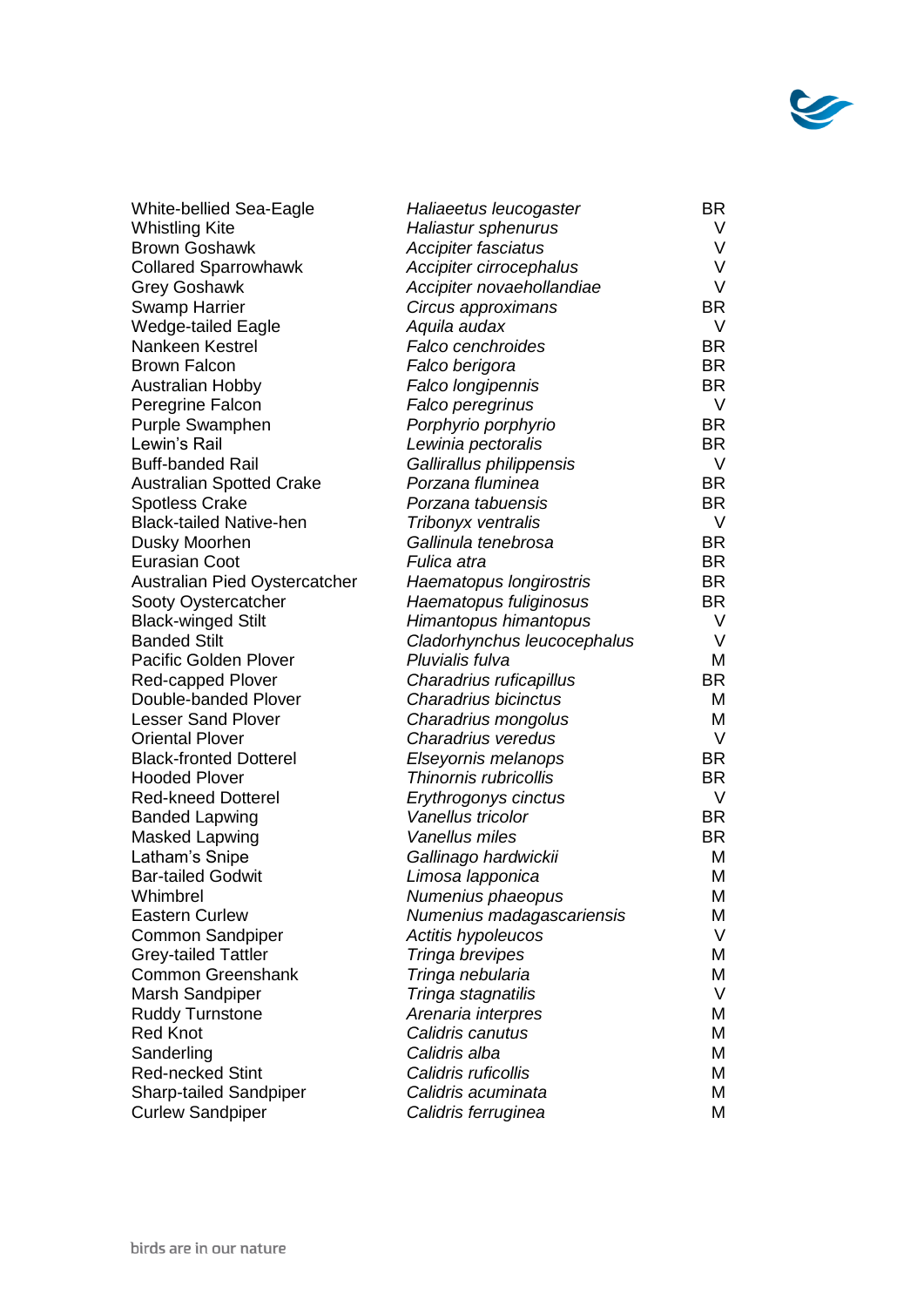

| Painted Button-quail              | Turnix varius                   | BR         |
|-----------------------------------|---------------------------------|------------|
| Arctic Jaeger                     | Stercorarius parasiticus        | V          |
| <b>Little Tern</b>                | Sternula albifrons              | <b>BR</b>  |
| <b>Fairy Tern</b>                 | Sternula nereis                 | <b>BR</b>  |
| Caspian Tern                      | Hydroprogne caspia              | <b>BR</b>  |
| <b>Crested Tern</b>               | Thalasseus bergii               | <b>BR</b>  |
| <b>Pacific Gull</b>               | Larus pacificus                 | <b>BR</b>  |
|                                   |                                 | $\vee$     |
| Kelp Gull                         | Larus dominicanus               |            |
| <b>Silver Gull</b>                | Chroicocephalus novaehollandiae | <b>BR</b>  |
| Yellow-tailed Black-Cockatoo      | Calyptorhynchus funereus        | BR         |
| Galah                             | Eolophus roseicapillus          | V          |
| <b>Sulphur-crested Cockatoo</b>   | Cacatua galerita                | <b>BR</b>  |
| <b>Rainbow Lorikeet</b>           | Trichoglossus haematodus        | $\vee$     |
| Green Rosella                     | Platycercus caledonicus         | EN         |
| <b>Swift Parrot</b>               | Lathamus discolor               | V          |
|                                   |                                 | V          |
| <b>Blue-winged Parrot</b>         | Neophema chrysostoma            |            |
| <b>Orange-bellied Parrot</b>      | Neophema chrysogaster           | M          |
| Eastern Koel                      | Eudynamys orientalis            | $\vee$     |
| Horsfield's Bronze-Cuckoo         | <b>Chalcites basalis</b>        | <b>BR</b>  |
| <b>Shining Bronze-Cuckoo</b>      | <b>Chalcites lucidus</b>        | <b>BR</b>  |
| Pallid Cuckoo                     | Cacomantis pallidus             | <b>BR</b>  |
| <b>Fan-tailed Cuckoo</b>          | Cacomantis flabelliformis       | <b>BR</b>  |
| Southern Boobook                  | Ninox novaeseelandiae           | <b>BR</b>  |
| <b>Barn Owl</b>                   | Tyto alba                       | <b>BR</b>  |
| <b>Azure Kingfisher</b>           | Ceyx azureus                    | V          |
| Dollarbird                        |                                 | $\vee$     |
|                                   | Eurystomus orientalis           |            |
| Superb Fairy-wren                 | Malurus cyaneus                 | <b>BR</b>  |
| <b>Tasmanian Scrubwren</b>        | Sericornis humilis              | BR         |
| King Island Scrubtit              | Acanthornis magna greenianus    | EN         |
| White-throated Gerygone           | Gerygone albogularis            | V          |
| <b>Tasmanian Thornbill</b>        | Acanthiza ewingii               | EN         |
| King Island Brown Thornbill       | Acanthiza pusilla archibaldi    | <b>END</b> |
| <b>Spotted Pardalote</b>          | Pardalotus punctatus            | <b>BR</b>  |
| <b>Striated Pardalote</b>         | Pardalotus striatus             | BR         |
| Eastern Spinebill                 | Acanthorhynchus tenuirostris    | V          |
|                                   |                                 |            |
| <b>Yellow-throated Honeyeater</b> | Lichenostomus flavicollis       | EN         |
| <b>Yellow Wattlebird</b>          | Anthochaera paradoxa            | EN         |
| <b>White-fronted Chat</b>         | Epthianura albifrons            | BR         |
| <b>Scarlet Honeyeater</b>         | Myzomela sanguinolenta          | V          |
| <b>Crescent Honeyeater</b>        | Phylidonyris pyrrhopterus       | BR         |
| <b>New Holland Honeyeater</b>     | Phylidonyris novaehollandiae    | <b>BR</b>  |
| <b>Strong-billed Honeyeater</b>   | Melithreptus validirostris      | EN         |
| <b>Black-headed Honeyeater</b>    | Melithreptus affinis            | EN         |
| <b>Black-faced Cuckoo-shrike</b>  | Coracina novaehollandiae        | BR         |
| White-winged triller              | Lalage sueurii                  | M          |
|                                   |                                 |            |
| <b>Olive Whistler</b>             | Pachycephala olivacea           | <b>BR</b>  |
| Golden Whistler                   | Pachycephala pectoralis         | BR         |